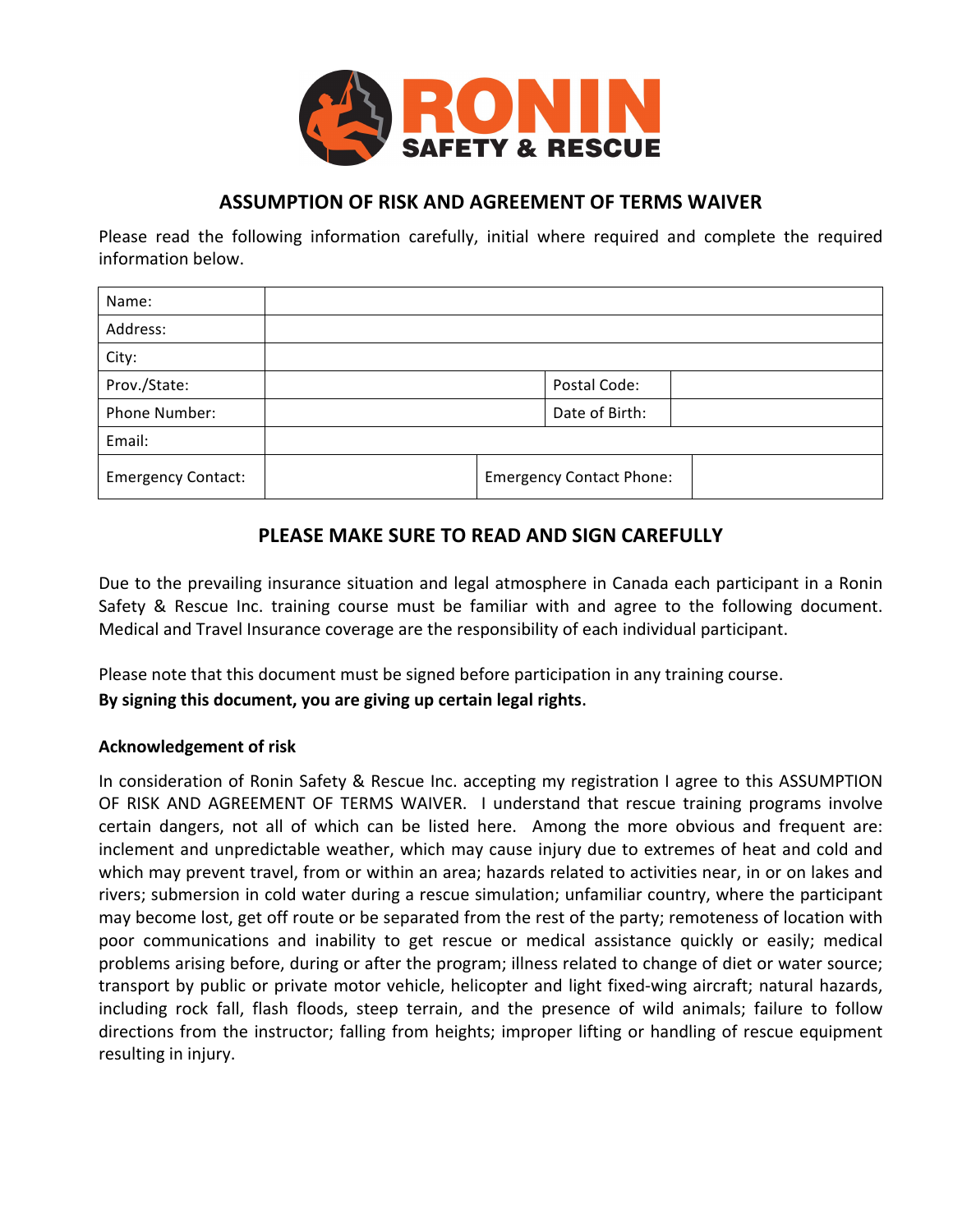Other risks may include but are not limited to: sprains, strains, dislocation and broken bones; falling accidental drowning. Also, the nature of the activity itself, rescue training, skills training, the acts of omission, negligent in any degree, of Ronin Safety & Rescue Inc. its agents employee/contractors, and other persons or entities; latent or apparent defects or conditions in equipment, or property supplied by Ronin Safety & Rescue Inc., or other persons or entities; use or operation, by myself or others equipment supplied by Ronin Safety & Rescue Inc., or the persons or entities; acts of other participants in this activity, employees/contractors and agents of Ronin Safety & Rescue Inc. or other person; my own physical condition, or my own acts of omissions; first aid, emergency treatment or other services render; and consumption of food and drink.

Furthermore, Ronin Safety & Rescue Inc. instructors' manage risk and seek safety, but they are not infallible. They might not be aware of a participant's fitness or abilities. They might misjudge the weather, the elements, the training environment or terrain. They may give inadequate warning or instructions, and the equipment being used may malfunction.

I understand and acknowledge that the above list is not complete or exhaustive, and that other risks known, or unknown, identified or unidentified, anticipated or unanticipated, may also result in death, illness or disease, or damage to myself, to my property or to spectators or other third parties. I expressly accept those risks not specifically listed above as well.

**I** have read the above and initial her to show I agree:

## **Acceptance and Release of Liability, Risk and Responsibility**

I am not relying on any oral or written statements made by Ronin Safety & Rescue Inc. or its agents, whether in brochures, advertisements, videotapes, in individual conversations or otherwise, to lead me to become involved in this program on any basis other than ay assumptions of the risks involved.

I accept all of the risk including the possibility of death, personal injury, property damage and loss resulting from my involvement with the training course I am taking with Ronin Safety & Rescue Inc.

I hereby voluntarily release, forever discharge and agree to indemnify and hold harmless Ronin Safety & Rescue Inc., its officers, employees, contractors, guides, agents and representatives from any and all liability, claims, for any personal injury, death, property damage or loss I may suffer as a result of my participation in their trip/program, or use of Ronin Safety & Rescue Inc.'s equipment or facilities for any cause whatsoever (including negligence or acts of omissions) on the part of Ronin Safety & Rescue Inc., its officers, employees, contractors, instructors, agents or representatives.

Should Ronin Safety & Rescue Inc. or anyone acting on their behalf, be required to incur attorney's fees and costs to enforce this agreement, I agree to indemnify and hold them harmless for all such fees and costs.

I certify that I am physically capable and fit to participate in this activity and I have no medical conditions or needs other than those listed in the Medical Information Form provided by Ronin Safety & Rescue Inc.